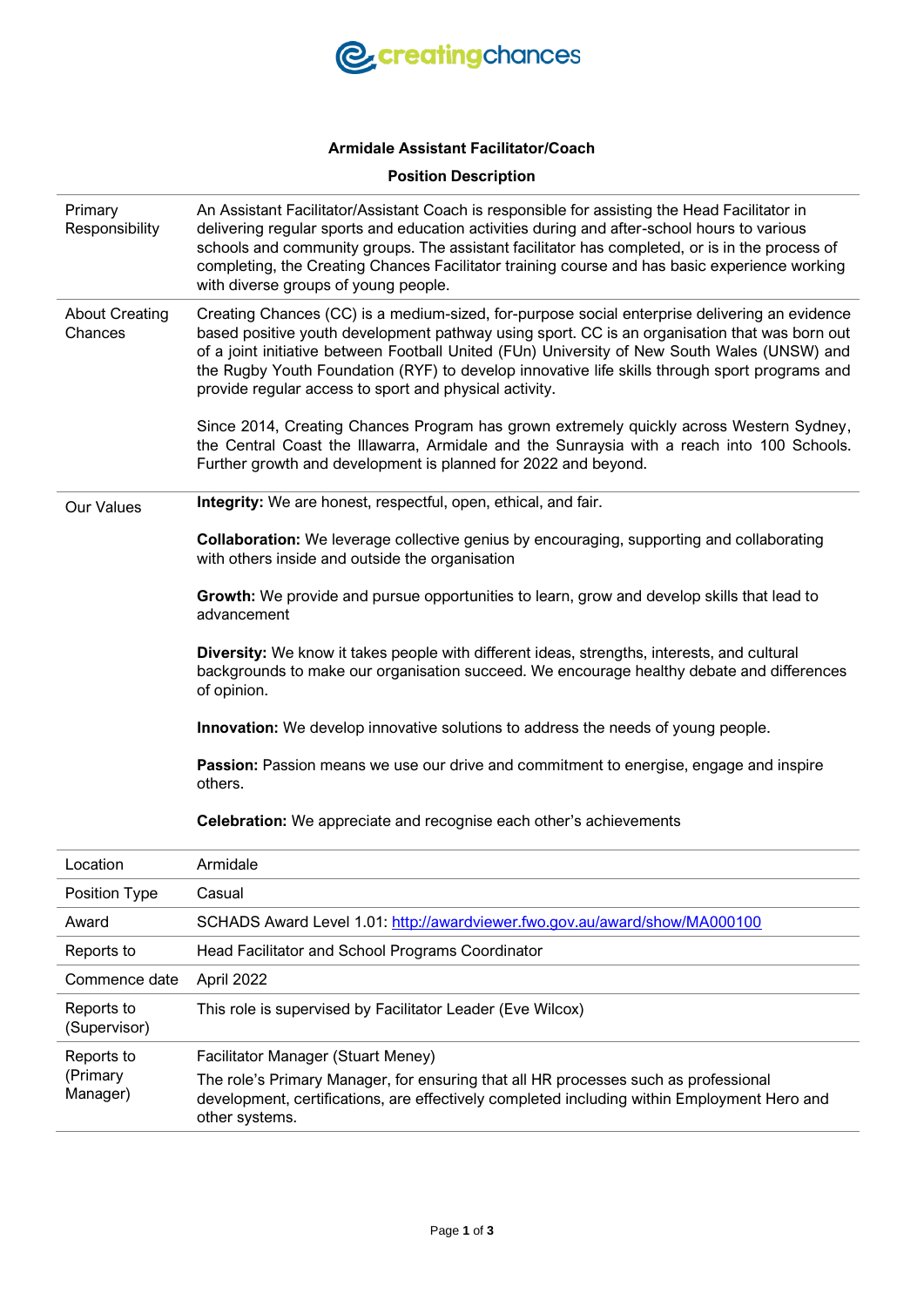

#### KEY SELECTION CRITERIA

Qualifications Sports Coaching Accreditation (Any sport)

Experience At least 3 months experience working with children and young people from diverse backgrounds (ages 8-25 years) as a coach, youth worker or educator

Required Skills & Attributes **Organisational skills**: Good organisational, planning and time management skills with an ability to prioritise workload

> **Adaptability and self-motivation**: Adapt to changing circumstances and takes advantage of emerging opportunities, adapts procedures to address what is most important

**Team player**: Works with others in a spirit of trust and teamwork; works with others to establish and achieve common goals

**Cultural humility**: Respects different beliefs, customs and values. Acknowledge differences and accepting others

**Tech savvy**: Basic level skill with Microsoft applications especially Excel, Word and PowerPoint

**Youth Facilitation Skills**: Ability to build positive relationships with young people

#### Core **Competencies**

- 1. Sport Coaching
- 2. Facilitation and Participant Engagement
- 3. Safety
- 4. Planning, Administration, Stakeholder relationships
- **5.** Leadership (Developing Others)
- **6.** Developing Self

### ROLES & RESPONSIBILITIES

| Primary Roles &<br>Responsibilities | <b>Planning &amp; Delivery</b>                                                                                                                                                                                                                                  |
|-------------------------------------|-----------------------------------------------------------------------------------------------------------------------------------------------------------------------------------------------------------------------------------------------------------------|
|                                     | Plan activities according to session objectives set by Head Facilitator<br>٠<br>Prepare session materials in advance as determined by Head Facilitator<br>٠<br>Assist Head Facilitator in delivering sports activities highlighting key life skills<br>messages |
|                                     | <b>Administration &amp; Reporting</b>                                                                                                                                                                                                                           |
|                                     | Support Head Facilitator in completing program administration and reporting duties                                                                                                                                                                              |
|                                     | Communicate                                                                                                                                                                                                                                                     |
|                                     | Support the documentation of the program by capturing photos and observations<br>Communicate closely with Head Facilitator and School Programs Coordinator<br>$\bullet$<br>regarding any concerns, highlights, challenges, cancellations                        |
| Training<br>Requirements            | Creating Chances Facilitator Training may be required in Sydney, Armidale and<br>online                                                                                                                                                                         |
|                                     | Creating Chances Child Safeguarding and Workplace Health and Safety Training<br>Quarterly "Legends Connect" meetings                                                                                                                                            |
| Policy<br>Expectations              | All of Creating Chances policies are stored in Employment Hero and require full review and<br>acceptance. This includes, but is not limited to, our Child Safeguarding Policy.                                                                                  |
|                                     | Creating Chances drives a child safe culture across the organisation.                                                                                                                                                                                           |